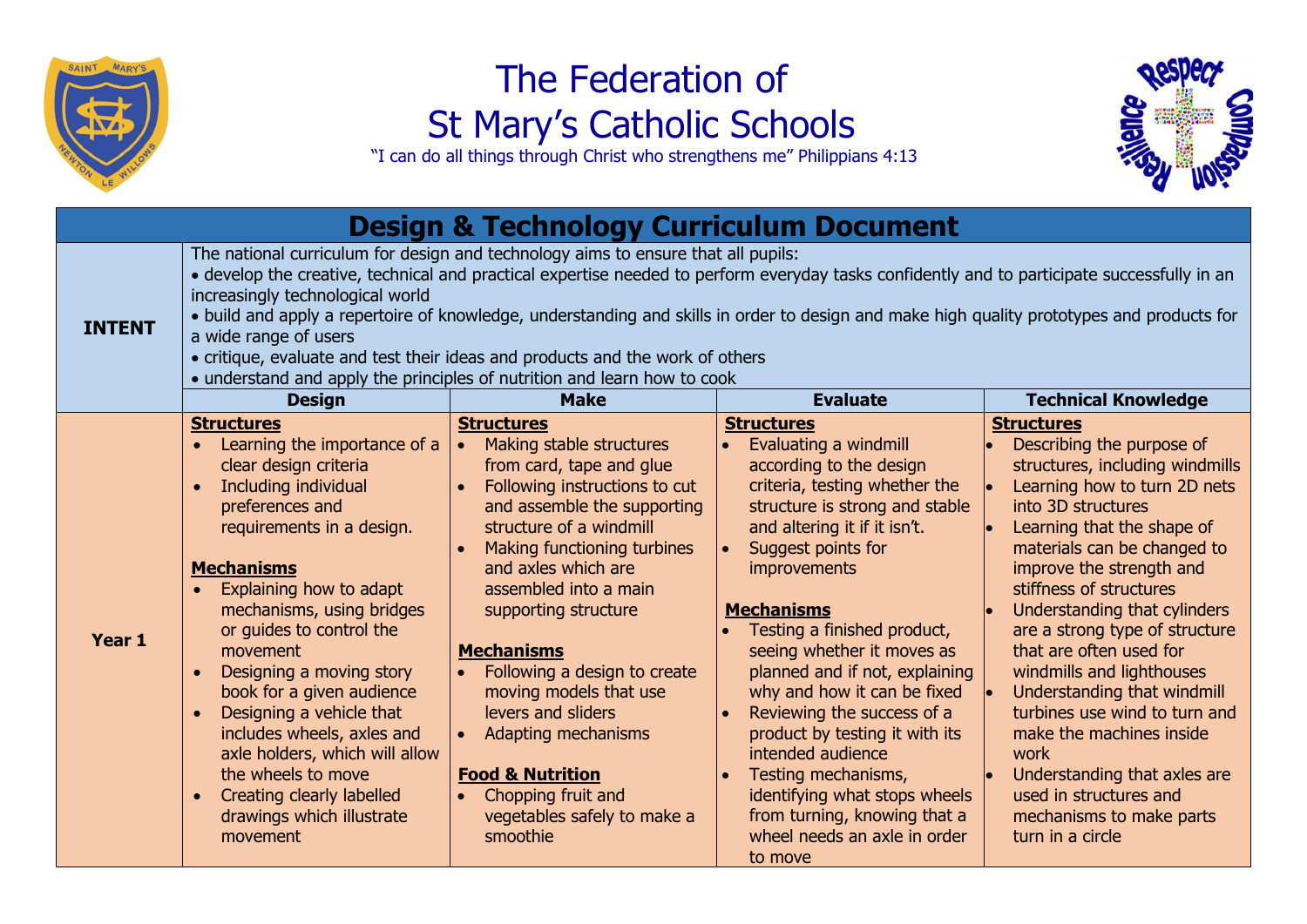|               |                                                                                                                                                                                                                                                                            | Identifying if a food is a fruit<br>or a vegetable<br>Learning where and how<br>fruits and vegetables grow                                                                                                                                | <b>Food &amp; Nutrition</b><br>• Tasting and evaluating<br>different food combinations<br>Describing appearance, smell<br>and taste<br>Suggesting information to be<br>included on packaging  | Developing awareness of<br>different structures for<br>different purposes<br><b>Mechanisms</b><br>Learning that levers and<br>sliders are mechanisms and<br>can make things move<br>Identifying whether a<br>mechanism is a lever or slider<br>and determining what<br>movement the mechanism<br>will make<br>Using the vocabulary: up,<br>down, left, right, vertical and<br>horizontal to describe<br>movement<br>Identifying what mechanism<br>makes a toy or vehicle roll<br>forwards<br>Learning that for a wheel to<br>move it must be attached to<br>an axle |
|---------------|----------------------------------------------------------------------------------------------------------------------------------------------------------------------------------------------------------------------------------------------------------------------------|-------------------------------------------------------------------------------------------------------------------------------------------------------------------------------------------------------------------------------------------|-----------------------------------------------------------------------------------------------------------------------------------------------------------------------------------------------|---------------------------------------------------------------------------------------------------------------------------------------------------------------------------------------------------------------------------------------------------------------------------------------------------------------------------------------------------------------------------------------------------------------------------------------------------------------------------------------------------------------------------------------------------------------------|
|               |                                                                                                                                                                                                                                                                            |                                                                                                                                                                                                                                           |                                                                                                                                                                                               | <b>Food &amp; Nutrition</b><br>Understanding the difference<br>between fruits and vegetables<br>Describing and grouping fruits<br>by texture and taste                                                                                                                                                                                                                                                                                                                                                                                                              |
| <b>Year 2</b> | <b>Mechanisms</b><br>Creating a class design<br>criteria for a moving monster<br>Designing a moving monster<br>$\bullet$<br>for a specific audience in<br>accordance with a design<br>criteria<br>Selecting a suitable linkage<br>system to produce the<br>desired motions | <b>Mechanisms</b><br>Making linkages using card<br>for levers and split pins for<br>pivots<br>Experimenting with linkages<br>adjusting the widths, lengths<br>and thicknesses of card used<br>Cutting and assembling<br>components neatly | <b>Mechanisms</b><br>Evaluating own designs<br>against design criteria<br>Using peer feedback to<br>modify a final design<br>Evaluating different designs<br>Testing and adapting a<br>design | <b>Mechanisms</b><br>Learning that mechanisms are<br>a collection of moving parts<br>that work together in a<br>machine<br>Learning that there is an input<br>and output in a mechanism<br>Identifying mechanisms in<br>everyday objects                                                                                                                                                                                                                                                                                                                            |